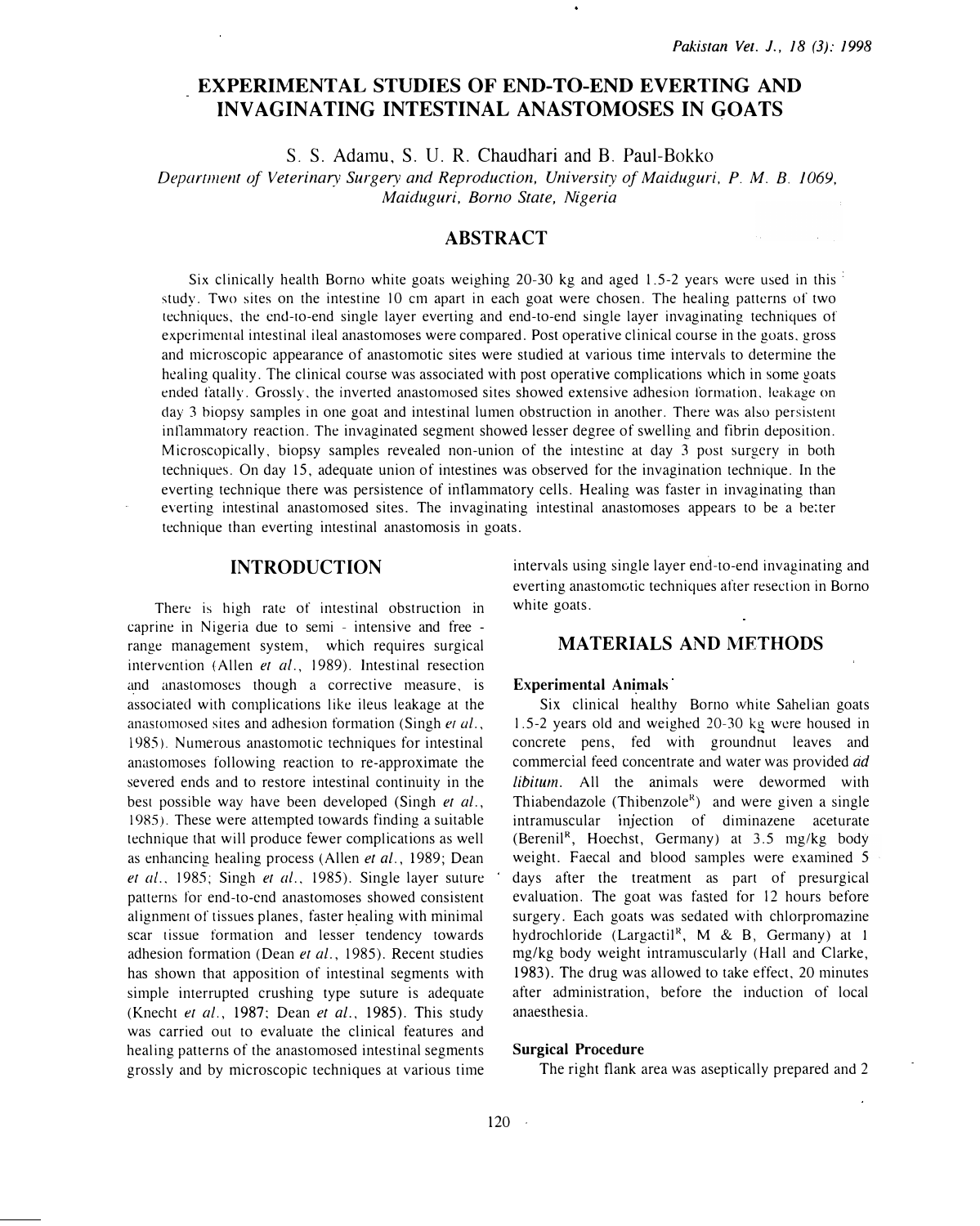per cent Lignocaine Hydrochloride (Xylocaine<sup>R</sup>, Astra Laboratories. USA) was infiltrated linearly along the line of incision in each goat. A right flank laparotomy as described by Berge and Wethne (1977) was performed, the small intestine was carefully exteriorised. The contents were kneaded either way from the segment to be resected. Intestinal clamps two on each side placed at  $45 - 60^\circ$  angle to the long axis were applied and the portion resected (Gyang, 1989).

## Everting Anastomosis Techniques

The intestine was resected in between the clamps on each side. Four centimetre long intestinal segment with one clamp holding either end of the resected portion of the intestine was removed with the accompanying mesentery from the surgical area leaving a V- shaped space in the mesentery with the wider portion towards the intestines. The other two clamps were left to hold the severed ends of the intestine to prevent the intestinal contents from exuding into the peritoneal cavity. The severed ends of the intestine were cleared by dabbing with sterile gauze. A through and through single layer interrupted Halsted suture pattern using 4/0 silk was performed to create intestinal anastomosis (Kersjes et al., 1985). The suture pattern inverted the intestinal edges. The V - shaped space in the mesentery was closed using simple continuous suture pattern.

#### Invaginating Anastomosis Technique

The second resection and anastomosis was performed 10 em distal to the inverted anastomosis. Resection was carried out as in everting anastomotic technique above. The anastomosis was attained using Lembert suture pattern (Knecht et al., 1987). The suture pattern inverted the intestinal ends. The mesenteric gap was closed using simple continuous suture pattern.

The intestine were replaced into the abdominal cavity. Two layer closure of laparotomy incision was done. The peritoneum and abdominal muscles were sutured together in a lock stitches pattern using 3/0 chromic catgut while the skin incision was stitched with 2/0 silk suture using interrupted Halsted suture pattern. The skin stitches were dressed with tincture of iodine.

Body temperature, pulse and respiratory rates of each goat were monitored daily. Feeding, water intake and rumination were also observed. The pens were kept clean to observe pa�sage of faeces.

Laparotomy was performed 8, 10 and 15 days post operation to enable visual observation of the anastomosed sites. After visual observation, 3 em each .of the inverted and invaginated anastomosed segments were collected in normal saline for histopathological examination. A second anastomoses were performed to appose the intestinal ends from which anastomosed segment samples were collected.

#### Histological Technique

After collection, the anastomosed intestinal segment samples were washed thoroughly in water and they were transferred into Bouin's solution for 6 hours. The fixed tissues were then embedded in paraffin wax. Sections of 5  $\mu$ m thick were cut and stained with H&E.

#### RESULTS

#### Clinical Findings

Four goats were alert 6-12 hours after surgery while two were dull, anorexic and depressed. Their conditions deteriorated resulting in death three days post operation. In one. the body temperature. pulse and respiratory rates were 40.1 °C, 86 and 26 per minute, respectively while the other had a temperature of 39.6°C, pulse of 79 per minute and respiratory rate of 24 per minute. In the other four goats mucous nasal discharges, coughing and moist rales on lung sound auscultation were observed. There were no significant changes in pulse rate and body temperatures. Oxytetexcyline (Terramycin<sup>R</sup> Q) was administered once daily for 3 days when the signs of respiratory distress were noticed. Their condition improved and the signs disappeared 7 - 10 days post surgery. Faeces were passed by the four goats 1 - 2 days post surgery while the two ailing goats did not pass any faeces up to the time of death.

A third goat showed signs of intestinal lumen impaction and obstruction at the invaginated anastomotic site 5 days post-operation. It was euthanised and anastomosed segments of intestine were harvested for histopathological examination. In the 4th goat, a 15 day biopsy sample of the anastomosed intestinal segment was collected and intestine reanastomosed. The goat died two hours after operation. Two goats survived the surgery performed on days 10 and 15 to obtain biopsy of the anastomosed intestinal segment beyond 28 days. They were disposed thereafter at the end of the study.

## Gross and Microscopic Findings

#### Day 3

In the two goats that died 3 days post operation, postmortem examination revealed adhesions of the everting anastomotic site to omentum along the suture